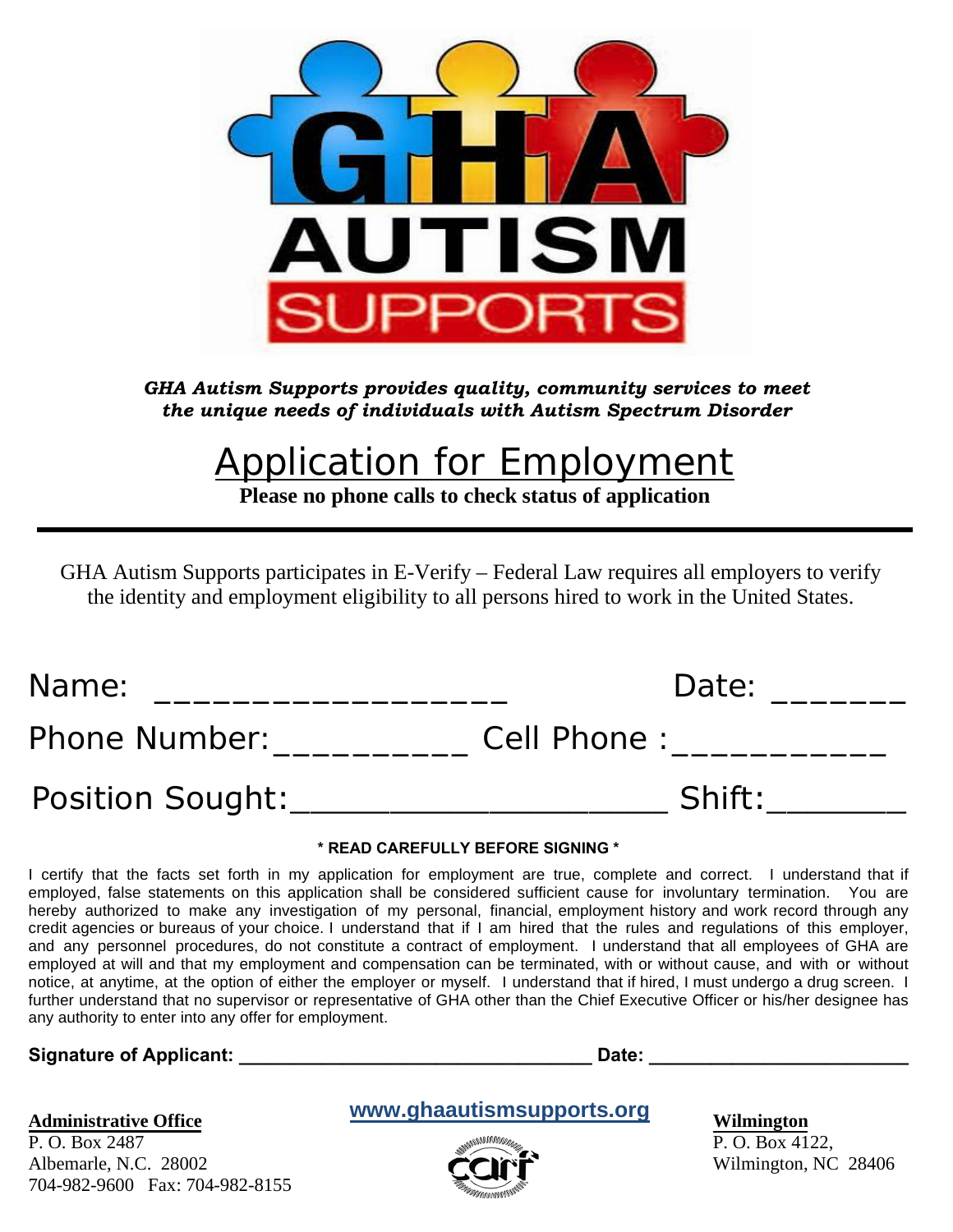| <b>Legal Name:</b><br>(Last)                                                                                                                                                                                                                 | (First)                                                                          | (Middle)                      |            |  |  |
|----------------------------------------------------------------------------------------------------------------------------------------------------------------------------------------------------------------------------------------------|----------------------------------------------------------------------------------|-------------------------------|------------|--|--|
| (Name as it appears on Social Security Card)                                                                                                                                                                                                 |                                                                                  |                               |            |  |  |
| <b>Address:</b><br>(Street & Number)                                                                                                                                                                                                         | City                                                                             | (State)                       | (Zip Code) |  |  |
| <b>Telephone Number</b>                                                                                                                                                                                                                      |                                                                                  | Cell Phone Number<br><u> </u> |            |  |  |
|                                                                                                                                                                                                                                              |                                                                                  |                               |            |  |  |
| Can you, upon employment, provide genuine documentation establishing your identity and eligibility<br>to be legally employed in the United States? Yes $\Box$ No $\Box$                                                                      |                                                                                  |                               |            |  |  |
| <b>Full-Time</b> □ Part-Time □<br>Are You Available For:<br>All direct support employees may work schedules that include weekend and holiday hours                                                                                           | Substitute D                                                                     |                               |            |  |  |
|                                                                                                                                                                                                                                              |                                                                                  |                               |            |  |  |
| Are You Under 18 Years of Age? Yes □ No □                                                                                                                                                                                                    |                                                                                  |                               |            |  |  |
| Position requires valid Driver's License and Basic Computer knowledge.                                                                                                                                                                       |                                                                                  |                               |            |  |  |
| Do you possess a valid Driver's License? Yes □ No □ Are you insurable? Yes □ No □                                                                                                                                                            |                                                                                  |                               |            |  |  |
|                                                                                                                                                                                                                                              |                                                                                  |                               |            |  |  |
| Do you have basic computer knowledge? Yes □ No □                                                                                                                                                                                             |                                                                                  |                               |            |  |  |
| Can you show proof of your eligibility to work in the United States? Yes $\Box$                                                                                                                                                              |                                                                                  | No $\square$                  |            |  |  |
| Have you lived in NC continuously for the <b>past 5 years</b> ? Yes $\Box$ No $\Box$                                                                                                                                                         |                                                                                  |                               |            |  |  |
| How were you referred? $\Box$ Advertisement $\Box$ Friend $\Box$ Employment Security Commission<br>$\Box$ Web                                                                                                                                | $\Box$ Other $\Box$                                                              |                               |            |  |  |
| Were you previously employed by GHA? Yes D                                                                                                                                                                                                   | No <sub>1</sub>                                                                  |                               |            |  |  |
| If related to anyone employed by GHA, served by GHA, or who serves on our Board of Directors give                                                                                                                                            |                                                                                  |                               |            |  |  |
| Have you ever been convicted of a Crime? Yes $\Box$ No $\Box$ If yes, please give date and details<br>below: *A yes answer may or may not disqualify you from employment depending on the position                                           |                                                                                  |                               |            |  |  |
| Are you able to perform the "essential job functions" required of the position for which you are<br>applying, (with or without reasonable accommodation)? □ Yes □ No □ Will need further information<br>regarding "essential job functions". |                                                                                  |                               |            |  |  |
|                                                                                                                                                                                                                                              |                                                                                  |                               |            |  |  |
|                                                                                                                                                                                                                                              | ,我们也不能在这里的人,我们也不能在这里的人,我们也不能在这里的人,我们也不能在这里的人,我们也不能在这里的人,我们也不能在这里的人,我们也不能在这里的人,我们 |                               |            |  |  |
|                                                                                                                                                                                                                                              |                                                                                  |                               |            |  |  |

\_\_\_\_\_\_\_\_\_\_\_\_\_\_\_\_\_\_\_\_\_\_\_\_\_\_\_\_\_\_\_\_\_\_\_\_\_\_\_\_\_\_\_\_\_\_\_\_\_\_\_\_\_\_\_\_\_\_\_\_\_\_\_\_\_\_\_\_\_\_\_\_\_\_\_\_\_\_\_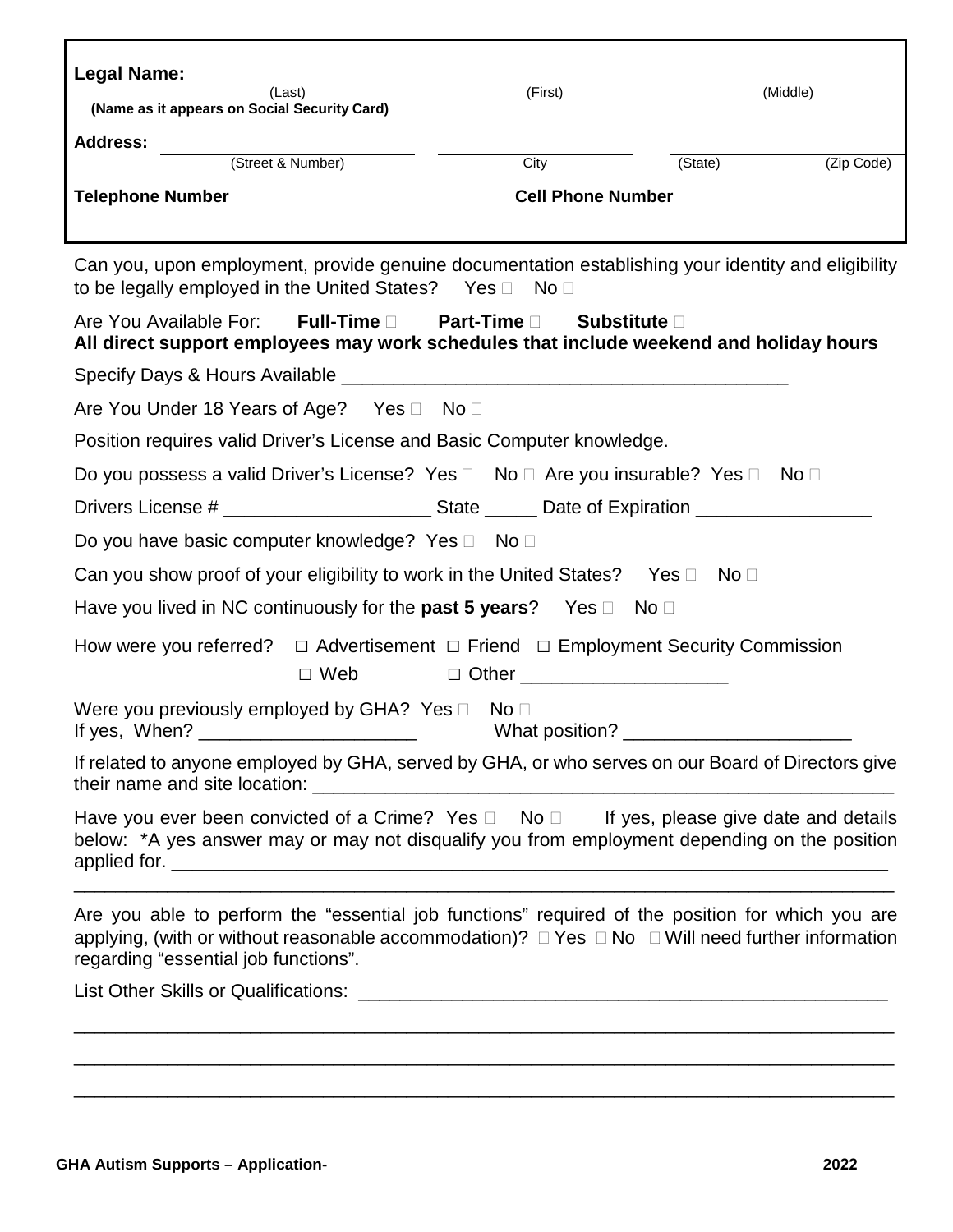## **Educational Record**

| Do you have a high school diploma or GED? | Yes □ | No l |
|-------------------------------------------|-------|------|
|-------------------------------------------|-------|------|

| <b>SCHOOLS</b>          | <b>NAME &amp; LOCATION</b> | <b>YEARS</b><br><b>COMPLETED</b> | DIPLOMA/<br><b>DEGREE</b> | <b>MAJOR COURSE</b><br>OF STUDY |
|-------------------------|----------------------------|----------------------------------|---------------------------|---------------------------------|
| High                    |                            | (circle)                         |                           |                                 |
| School                  |                            | 10 11 12<br>9                    |                           |                                 |
| College                 |                            | (circle)                         |                           |                                 |
|                         |                            | 2<br>-3<br>$\overline{4}$        |                           |                                 |
| Community or            |                            | (circle)                         |                           |                                 |
| <b>Business College</b> |                            | 2                                |                           |                                 |
| School of               |                            | <b>RN</b><br>(circle) LPN        |                           |                                 |
| Nursing                 |                            | 2<br>3<br>4                      |                           |                                 |

Describe specialized training, skills, extracurricular activities, etc.

Other training or education including military:

**Prior Work History** (list in order, last or present employer first).

May We Contact Your Present Employer? Yes  $\Box$  No  $\Box$ 

| Present/Last Employer:  | Employed               | Your Title or Position | Reason for Leaving | Name-Last Supervisor |
|-------------------------|------------------------|------------------------|--------------------|----------------------|
|                         | $From - To$            |                        |                    |                      |
|                         | (mo/yr)                |                        |                    |                      |
| Address:                |                        |                        |                    |                      |
| City, State, Zip Code:  | Work Performed:        |                        | Rate of Pay:       |                      |
|                         |                        |                        |                    |                      |
| Telephone               |                        |                        |                    |                      |
| Previous/Last Employer: | Employed               | Your Title or Position | Reason for Leaving | Name-Last Supervisor |
|                         | $From - To$<br>(mo/yr) |                        |                    |                      |
| Address:                |                        |                        |                    |                      |
| City, State, Zip Code:  | Work Performed:        |                        | Rate of Pay:       |                      |
|                         |                        |                        |                    |                      |
| Telephone               |                        |                        |                    |                      |
|                         |                        |                        |                    |                      |
| Previous/Last Employer: | Employed               | Your Title or Position | Reason for Leaving | Name-Last Supervisor |
|                         | $From - To$            |                        |                    |                      |
| Address:                | (mo/yr)                |                        |                    |                      |
|                         |                        |                        |                    |                      |
| City, State, Zip Code:  | Work Performed:        |                        | Rate of Pay:       |                      |
| Telephone               |                        |                        |                    |                      |
| Previous/Last Employer: | Employed               | Your Title or Position | Reason for Leaving | Name-Last Supervisor |
|                         | $From - To$            |                        |                    |                      |
| Address:                | (mo/yr)                |                        |                    |                      |
|                         |                        |                        |                    |                      |
| City, State, Zip Code:  | Work Performed:        |                        | Rate of Pay:       |                      |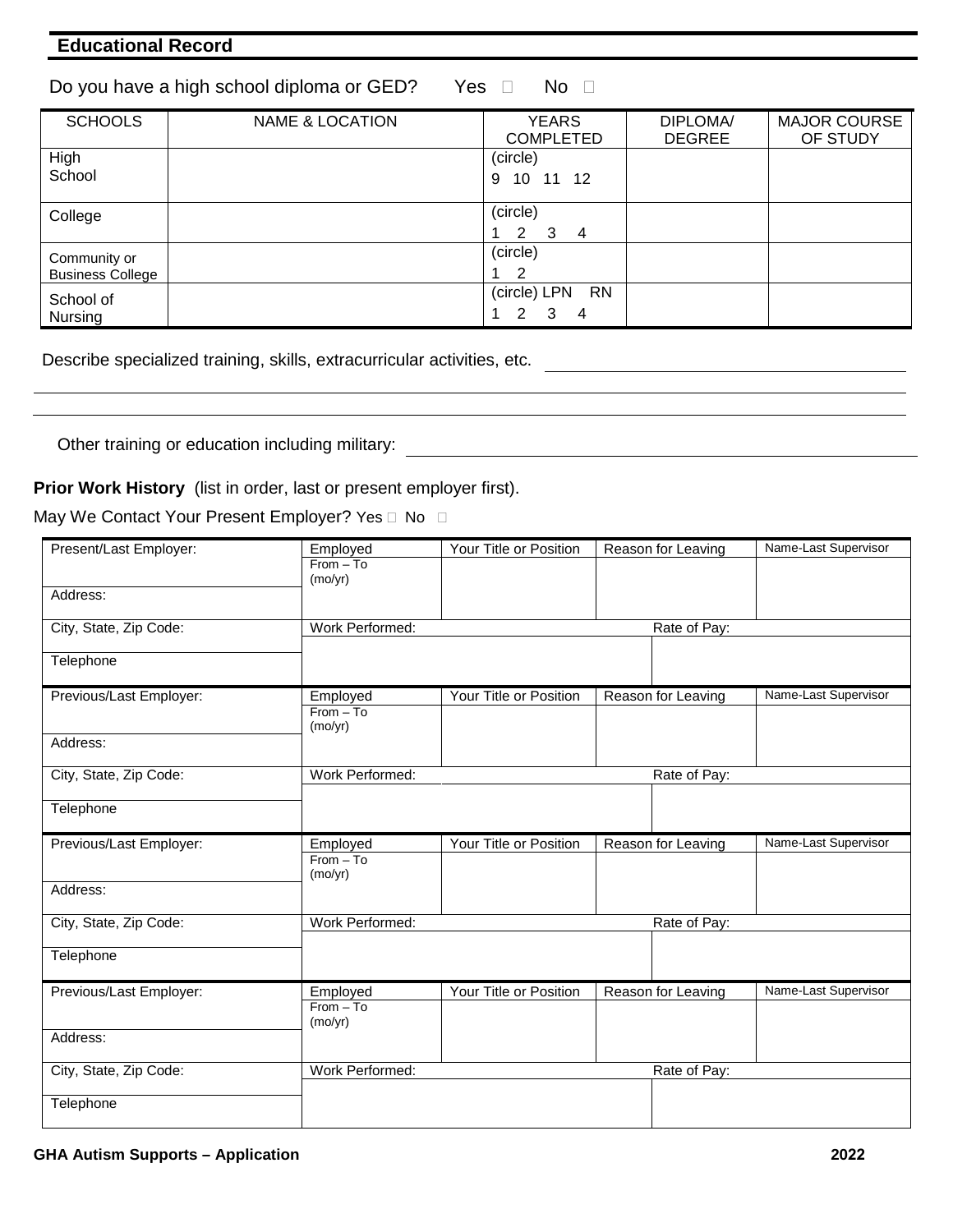**Character References** (Give the names of at least three (3) business or personal references NOT related to you.)

| <b>Name</b> | <b>Occupation</b> | <b>Address</b><br>(Street, City, State) | <b>Telephone</b><br><b>Number</b> | <b>Years</b><br>Known |
|-------------|-------------------|-----------------------------------------|-----------------------------------|-----------------------|
|             |                   |                                         |                                   |                       |
|             |                   |                                         |                                   |                       |
|             |                   |                                         |                                   |                       |

| <b>Military Services</b> – Did you serve in the United States Armed Services? Yes $\Box$ No $\Box$ |                    |         | Branch: |
|----------------------------------------------------------------------------------------------------|--------------------|---------|---------|
| Dates of Service:                                                                                  | Type of Discharge: | Duties: |         |

**Licensure:** (To be completed by registered professional and certified technical applicants only.) For purposes of this section, references to the term "licensed" also apply to the terms "registration" and certification". Medical Specialty \_\_\_\_\_\_\_\_\_\_\_\_\_\_\_\_\_\_\_\_\_\_\_\_\_\_\_\_\_\_\_\_\_\_\_\_\_\_\_\_\_ State \_\_\_\_\_\_\_\_\_\_

Expiration Date \_\_\_\_\_\_\_\_\_\_\_\_\_\_\_\_ Certificate Number \_\_\_\_\_\_\_\_\_\_\_\_\_\_\_\_\_\_\_\_\_ Serial Number\_\_\_\_\_\_

## **THIS APPLICATION WILL BE CONSIDERED ACTIVE FOR 30 DAYS. IF YOU WISH TO BE CONSIDERED FOR EMPLOYMENT AFTER THAT TIME, YOU MUST REAPPLY.**

*GHA is an equal opportunity employer. All employment decisions are made without regard to race, color, religion, gender, sexual orientation, age, genetic information, national origin, disability, Vietnam era status or any other basis prohibited by law.* 

In accordance with Federal law and U.S. Department of Agriculture policy, this institution is prohibited from discriminating on the basis of race, color, national origin, age, disability, religion, sex, familial status, sexual orientation, and reprisal. (Not all prohibited bases apply to all programs)."

To file a complaint of discrimination, write to:

USDA, Assistant Secretary for Civil Rights Office of the Assistant Secretary for Civil Rights 1400 Independence Avenue, S.W., Stop 9410 Washington, DC 20250-9410

Or call toll-free at (866) 632-9992 (English) or (800) 877-8339 (TDD) or (866) 377-8642 (English Federal-relay) or (800) 845-6136 (Spanish Federal-relay). USDA is an equal opportunity provider and employer.